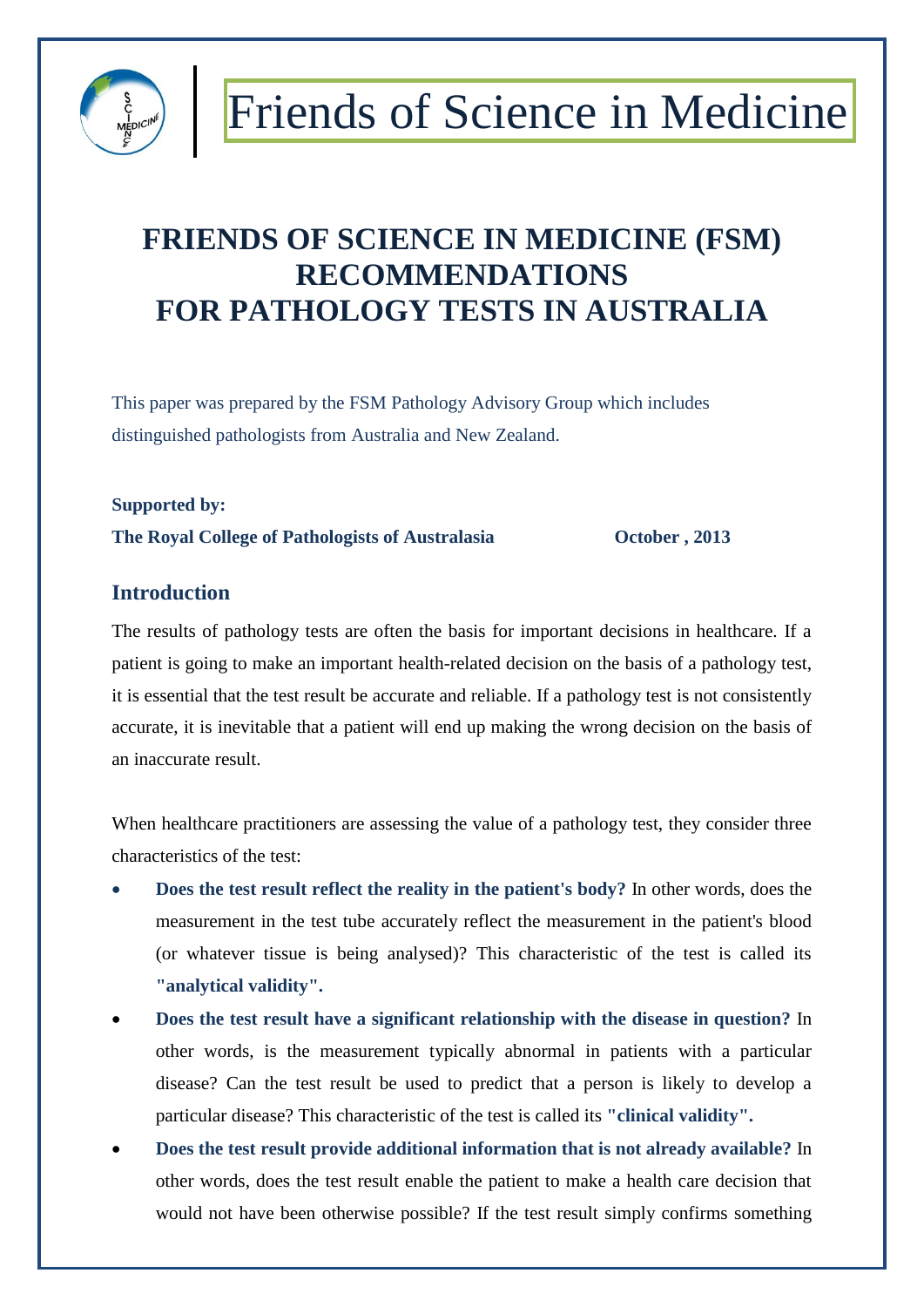

that the patient already knows, then the test has not provided useful information. This characteristic of the test is called its **"clinical utility".**

It is easy to see the importance of these characteristics for a pathology test.

- If the test result does not accurately reflect a measurement in the patient's body, then the test result will be misleading. For example, there would be little point in measuring the haemoglobin concentration in blood if the test result was inaccurate.
- If the test result is accurate, but the measurement bears no relationship to the patient's risk of disease, then the result will be meaningless. For example, there would be little point in providing accurate analysis of a gene responsible for breast cancer if the disease of concern to the patient is dementia.
- If the test result is accurate and associated with the disease in question, the result will only be useful if it provides additional information. For example, if a patient is known to have a bacterial infection, a further test that simply confirms that the patient has a bacterial infection has not provided useful information.

**There is a fourth characteristic of the pathology test that is important**. Is the cost of the test justified by its usefulness? This is important for both governments and individuals when they decide for what tests they will pay. This characteristic is called its **"cost-effectiveness".**

The Australian Government funds many pathology tests through Medicare. These tests have usually been through a rigorous process of assessment to confirm that each test has analytical validity, clinical validity, clinical utility, and is cost-effective. These tests are listed in the Medical Benefits Schedule

(http://www.health.gov.au/internet/mbsonline/publishing.nsf/Content/Medicare-Benefits-Schedule-MBS-1). This list of tests is constantly changing as some tests are removed and new tests are added.

There are also tests which are considered to fulfil these criteria, but which are not funded by Medicare. These tests have not necessarily had the rigorous process of assessment required for listing of the test on the Medical Benefits Schedule, but they are deemed by medical practitioners to have the required characteristics. These tests are often funded by a State Department of Health, or the patient may pay for the test. This includes many genetic tests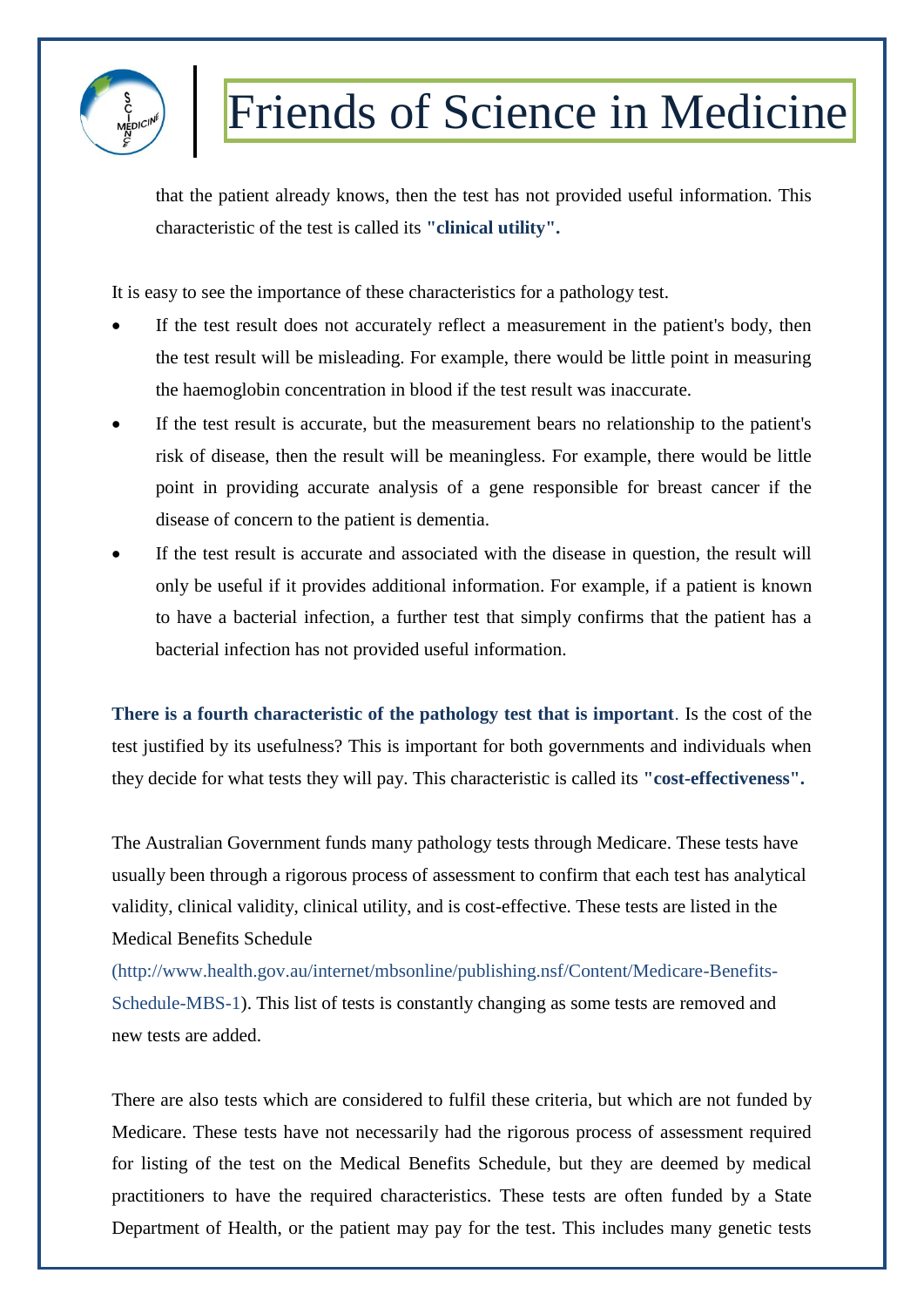

which have been introduced relatively recently and have yet to be assessed for Medicare funding. This is a rapidly changing category of pathology tests. See LabTests On line http://www.labtestsonline.org.au/, or the genetic testing site of RCPA http://www.rcpamanual.edu.au/. It is important that any health practitioner considering using such a test be aware of the test characteristics, to ensure that the patient's interests are met by having the investigation.

The tests in both the Medicare- and non- Medicare funded categories can be the basis for important decision-making by patients in consultation with their doctors. However, they can be overused or used inappropriately. To ensure that the pathology tests are provided consistently at an appropriate standard, there is a national program of accreditation for the tests, for the laboratories which provide them, and for health professionals who work in them. This national accreditation program provides assurance that these pathology tests can be relied upon when making significant medical decisions. These processes also ensure that the people ordering, performing, and using the test are accountable for their actions.

**There are many tests offered to patients that do not have these required test characteristics.** This is a major concern of FSM and it initiated this advisory paper after consultation with leading specialists in clinical and laboratory medicine.

- **A test that has not been provided by an accredited pathology laboratory has not been assessed for its analytical validity. In other words, the test result may not necessarily match the reality inside the patient's body.**
- **Claims are frequently made about the relationship between the test result and the risk of disease for which the evidence is flimsy or non-existent. This means that such tests may have little if any clinical validity.**
- **Such tests should not be the basis for decision-making in healthcare because they are potentially unreliable, and have little if any clinical utility. Indeed, if such a test result leads to a patient making the wrong decision for their health care, the test is harmful. The end result can be that patients end up paying for something that does them harm.**
- **Such tests bypass the chain of accountability in which healthcare professionals are responsible for the requesting, performing, and utilisation of tests.**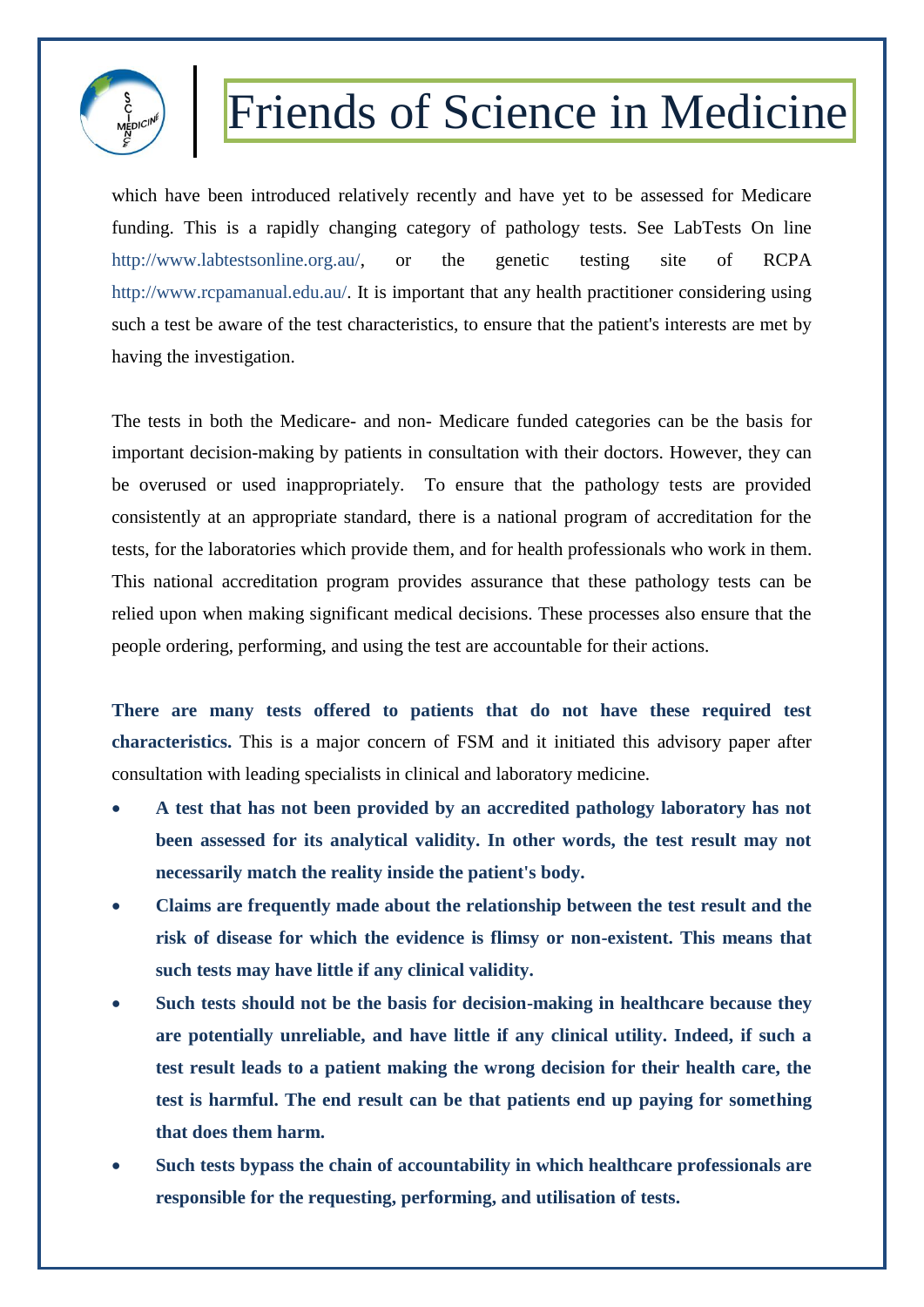

 **Laboratories offering these tests should not be endorsed or ratified by the RCPA and NATA, no rebate should be available from government or private health insurance authorities, and no rebate should be given for the taking of blood for these tests.**

We recognise the importance of every member of our community taking steps to look after themselves, to reduce their own risk of disease, and to report any new symptoms promptly. Access to accurate pathology tests constitutes an important element in fostering a healthy community. But **the promotion and commercialisation of tests which lack analytical validity, clinical validity, clinical utility, and cost effectiveness are not in the interests of the individual or public health in general.**

#### **Recommendations**

- Friends of Science in Medicine (FSM) endorse the use of scientifically validated and clinically relevant pathology tests provided by nationally accredited professionals and laboratories.
- All pathology tests that attract a Medicare rebate should be scientifically validated and clinically relevant in at least some clinical settings.
- Tests that are listed in the Medicare Schedule or which have sufficient evidence to justify their use for specific clinical purposes should only be ordered by an appropriately qualified and registered health practitioner, and only if the test is clinically indicated. These tests should only be provided by accredited professionals working in accredited medical laboratories.
- **There are other tests which are offered to the public outside the context of medical testing. These tests are advertised directly to the public, may involve patients collecting their own samples, and may not require the involvement of a registered health practitioner. These tests are not publicly funded by the Australian Government (through Medicare) or by State or Territory Governments. The FSM do not consider such tests to have a sufficient evidence base or accredited testing**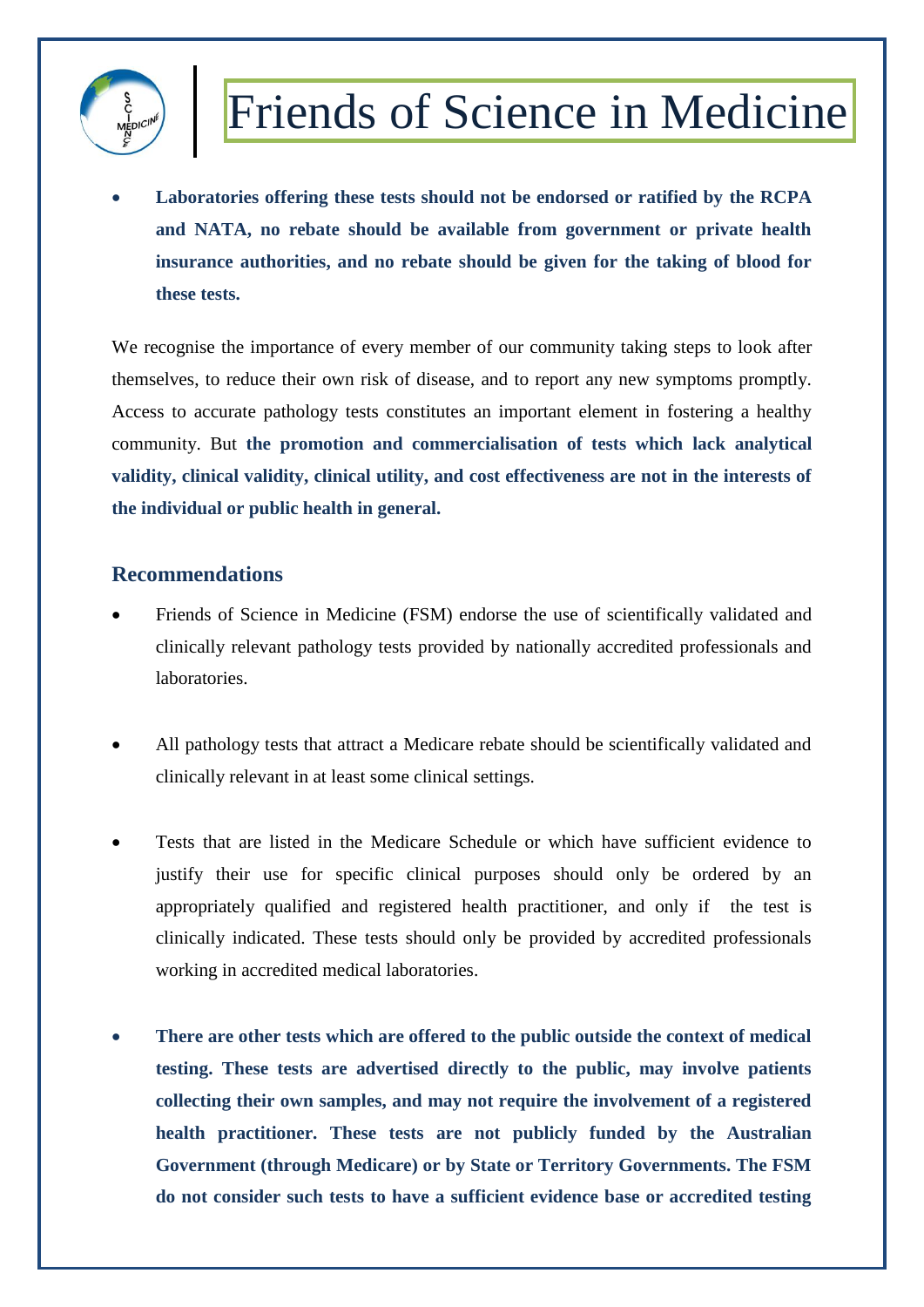

**processes for them to be used for medical purposes or decision-making. Some examples of such tests are in Table 1.**

- FSM respects the right of individuals to have unvalidated tests provided by unaccredited laboratories (Table 1) performed on themselves if they so wish. However, these tests cannot be regarded as "medical tests" or "pathology tests" as they do not have the analytical validity, clinical validity, or clinical utility required of a test to be used for medical purposes.
- A healthcare practitioner who orders an unvalidated test, or who bases a clinical decision on such a test, could potentially be held liable for failing to act in the best interests of a patient.
- It is recognised that, over time, a test may cease to be suitable or may become suitable for medical purposes. Nonetheless, the distinction between tests that are suitable for medical purposes and those that are not should not be blurred. It is both inaccurate and potentially dangerous for an unsubstantiated non-validated test (Table 1) to be regarded in the same light as tests that are substantiated and are provided by laboratories accredited for medical testing.
- Subject to the above, the FSM offers no opinion on the right of a provider to offer tests in Table 1 to the public if the provider acknowledges the lack of validity of the these tests and the potential dangers of using these tests as a basis for medical decisionmaking. These cautions should be included in the test report.
- This policy should not be understood to be an endorsement by the FSM or RCPA of the appropriateness of any particular validated pathology test for a particular patient. Responsibility for such tests remains with the requesting clinician, the medical laboratory providing the test, and the accrediting and regulatory bodies governing the practice of pathologists and medical laboratories.

#### **Relevant websites**

<http://www.nhmrc.gov.au/guidelines/publications/e99>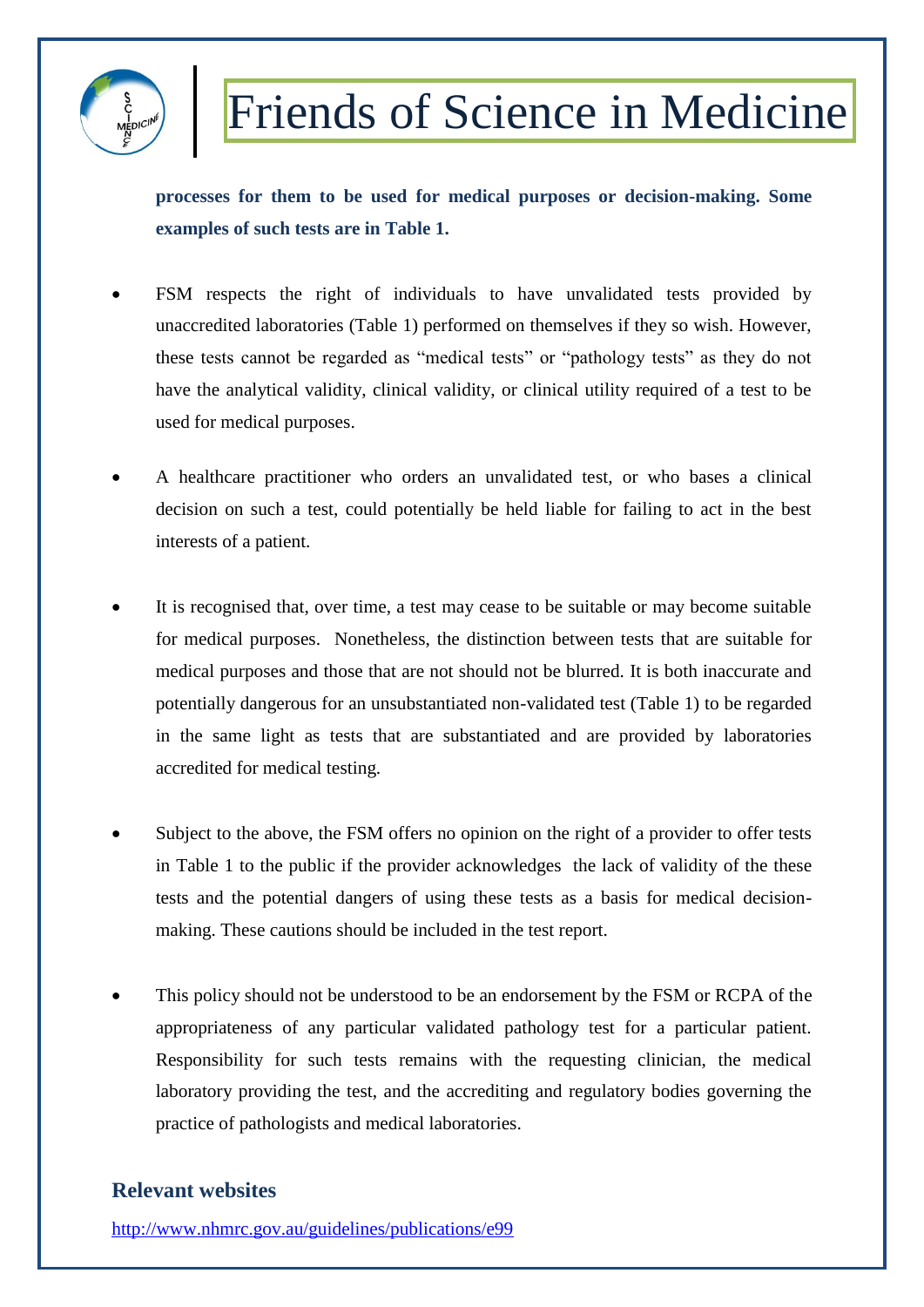

<http://www.nhmrc.gov.au/guidelines/publications/ps0004>

**Selected tests that can be useful or abused (E.g. Genetic testing)**. This is a rapidly evolving area where some genetic tests performed by government accredited laboratories backed by accredited genetic counsellors may be clinically useful e.g. genes that are established to increase cancer risk or antenatal or preimplantation genetic screening for major chromosomal inherited disorders.

However, it is also possible to provide a genomic profile of individuals which will include many genetic alterations of unknown clinical significance which may cause the patient anxiety and lead to unproven and unnecessary interventions. Until much more is understood, commercially driven exploratory whole genome and exome sequencing of individuals is not appropriate.

#### **Table 1. Non Medicare approved tests that have no proven validity and should be avoided**

- **E** Live blood analysis
- $\boxtimes$  Salivary hormone tests for reproductive hormones, thyroid, cortisol, melatonin etc (except for salivary cortisol (bedtime sample) for Cushing's syndrome)
- $\boxtimes$  Reflexology, Iridology and kinesiology testing
- **E** "Vega" tests
- $\boxtimes$  "Functional" pathology tests e.g. liver detoxification profile
- **E** Clot retraction Tests
- $\boxtimes$  Complete digestive stool analysis
- $\boxtimes$  Hair analysis for toxins, mineral analysis (non-forensic)
- $\boxtimes$  Blood type testing for blood type dieting
- $\overline{\mathbf{x}}$  Zinc taste tests
- **EX** Unvalidated cancer markers
- A variety of pseudo-diagnostic machines e.g. 'Electro Dermal Screening' devices
- Some food allergy tests not performed by NATA-approved laboratories provocation/neutralisation skin or sublingual testing for allergy. See Appendix